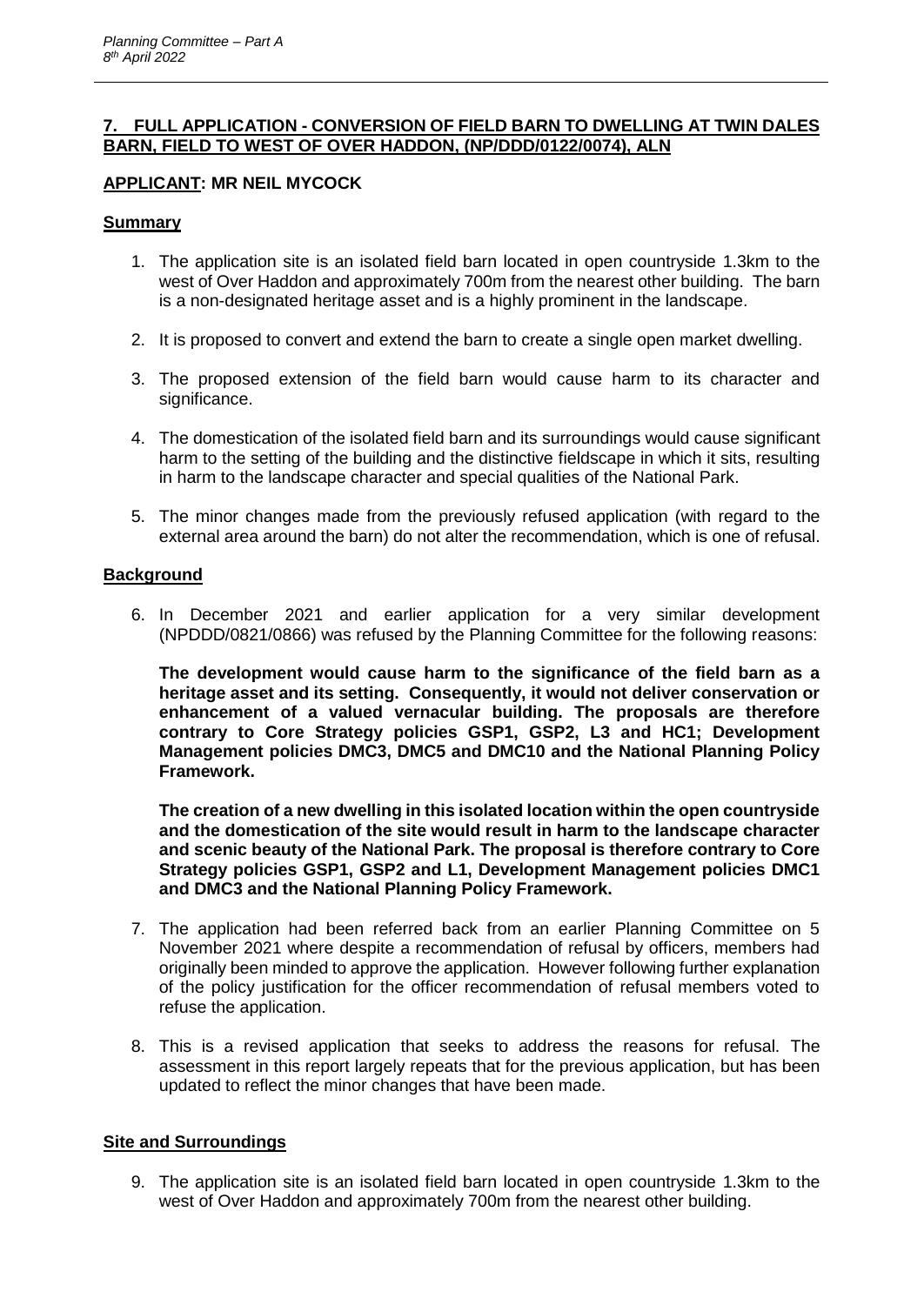- 10. The building is a two storey former cow house with hayloft over. It is constructed in natural limestone with gritstone dressings. The roof is collapsed but was previously covered with stone slate. There are the remains of a former single storey off-shot to the south west.
- 11. Access is gained via a roughly surfaced track from an unclassified road to the north west.
- 12. 250m south of the site is Lathkill Dale, which is designated as a SSSI, a SAC and a National Nature Reserve.
- 13. An unauthorised static caravan is sited to the south east of the barn and is currently occupied by the applicant. A field to the south of the building is being operated by the applicant as a camping and caravanning site and this is currently the subject of an enforcement enquiry.

### **Proposal**

- 14. Planning permission is sought for the conversion of the barn to a two-bedroomed open market dwelling. A kitchen/diner and living room would be provided on the ground floor and two bedrooms and bathroom on the first floor. The single storey off-shot would be re-built and extended to the south west by approximately 1.5m. It would contain an office, utility room and bathroom.
- 15. A residential curtilage would be created in areas to the south-west and south-east, which are currently demarked by dilapidated stone walls
- 16. Parking space for two vehicles would be provided on land adjacent to the barn to the south east.
- **17. The main difference between this revised application and the previous application that was refused, is that an amended site plan has been submitted which shows an existing wall to the south east of barn, which currently varies in height, raised to a consistent 1800mm around the north east perimeter of the proposed parking area. A paved yard would be created to the south of the barn (not previously shown) and the line of an existing boundary wall amended. The existing boundary walls to the south of the barn would be re-built.**

#### **RECOMMENDATION:**

**That the application be REFUSED for the following reasons:**

**The development would cause harm to the significance of the field barn as a heritage asset and its setting. Consequently, it would not deliver conservation or enhancement of a valued vernacular building. The proposals are therefore contrary to Core Strategy policies GSP1, GSP2, L3 and HC1; Development Management policies DMC3, DMC5 and DMC10 and the National Planning Policy Framework.**

**The creation of a new dwelling in this isolated location within the open countryside and the domestication of the site would result in harm to the landscape character and scenic beauty of the National Park. The proposal is therefore contrary to Core Strategy policies GSP1, GSP2 and L1, Development Management policies DMC1 and DMC3 and the National Planning Policy Framework.**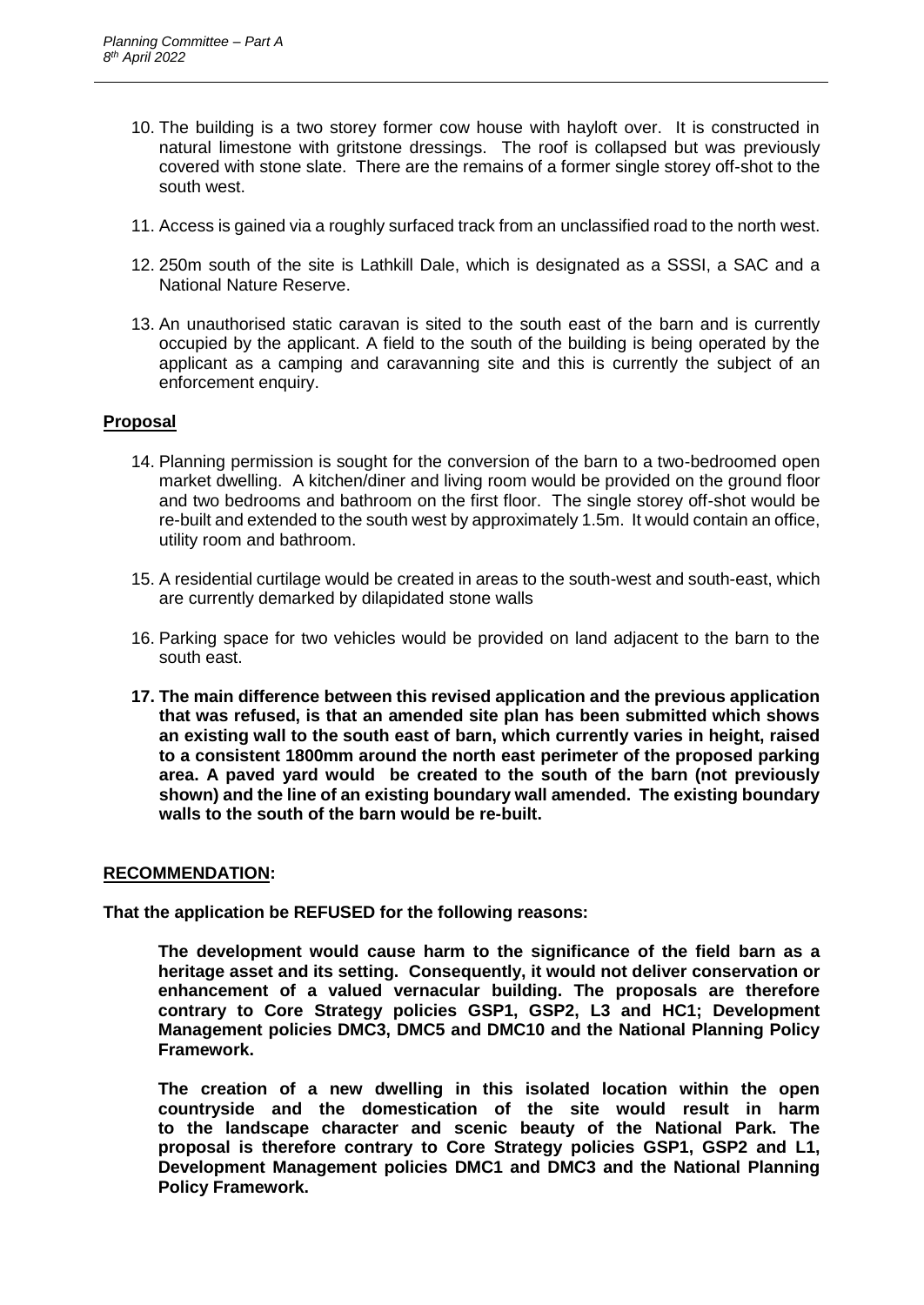### **Key Issues**

Principle of Development

Impact on the significance of the heritage asset and its setting.

Highways

Ecological considerations

Climate change mitigation

#### **History**

- 18. March 2021 enforcement case opened and Planning Contravention Notice served with regard to (a) change of use of agricultural land for the purposes of caravanning, camping and siting of a residential caravan and (b) erection of a building. Following the response, the applicant was advised to consider submitting an application for a Lawful Development Certificate for the camping and caravanning use. An application has not been received. The applicant was then advised to remove static caravan by end of September 2021.
- 19. December 2021 planning permission refused for conversion of field barn to dwelling (NP/DDD/0821/0866).

#### **Consultations**

- *20.* **Highway Authority** refer to Highway comments in relation to NP/DDD/0821/0866 which were: '*The application site is remote from the public highway, located on a Unnamed Road between Over Haddon and Haddon Grove Farm, the Road is unclassified and subject to the National Speed Limit, however, in view of the roads single vehicular width, limited passing placings in the vicinity of the site and the close proximity to a junction vehicle speeds are likely appropriately low. Nonetheless, it is recommended that the entire site frontage shall be kept clear, and maintained thereafter, clear of any obstruction exceeding 1m in height (0.6m in the case of vegetation) relative to the road level for a distance of 2m into the site from the carriageway edge in order to maximise the visibility available to drivers emerging from the existing vehicular access.*
- *21. Whilst the proposed dwelling will increase traffic movements associated with the existing vehicular access, any minor increase in traffic generation the proposal may generate is unlikely to lead to any severe road safety issues*
- *22. Typically, off-street parking bays should be clearly demonstrated by the recommended dimensions i.e. each parking bay should measure a minimum of 2.4m x 5.5m with an additional 0.5m of width to any side adjacent to a physical barrier e.g. wall, hedge, fence, etc., there appears to be space within the site to accommodate the parking of 2no. vehicles which is sufficient to serve a 2.no bedroom welling.*
- *23. The applicant will need to consult with the relevant refuse collection department to ascertain details of what will be acceptable to them in terms of number and location of bins. Areas of appropriate dimension designated for standing of waste bins on collection days should be demonstrated adjacent to, but not within, the public highway.'*

#### 24. **District Council** – no response

25. **Parish Council** – *'Over Haddon Parish Council supports the restoration of this roofless solid barn that fits into its location into the landscape well. The barn would be preserved in essentially the form it now takes within the landscape (with the notable addition of a*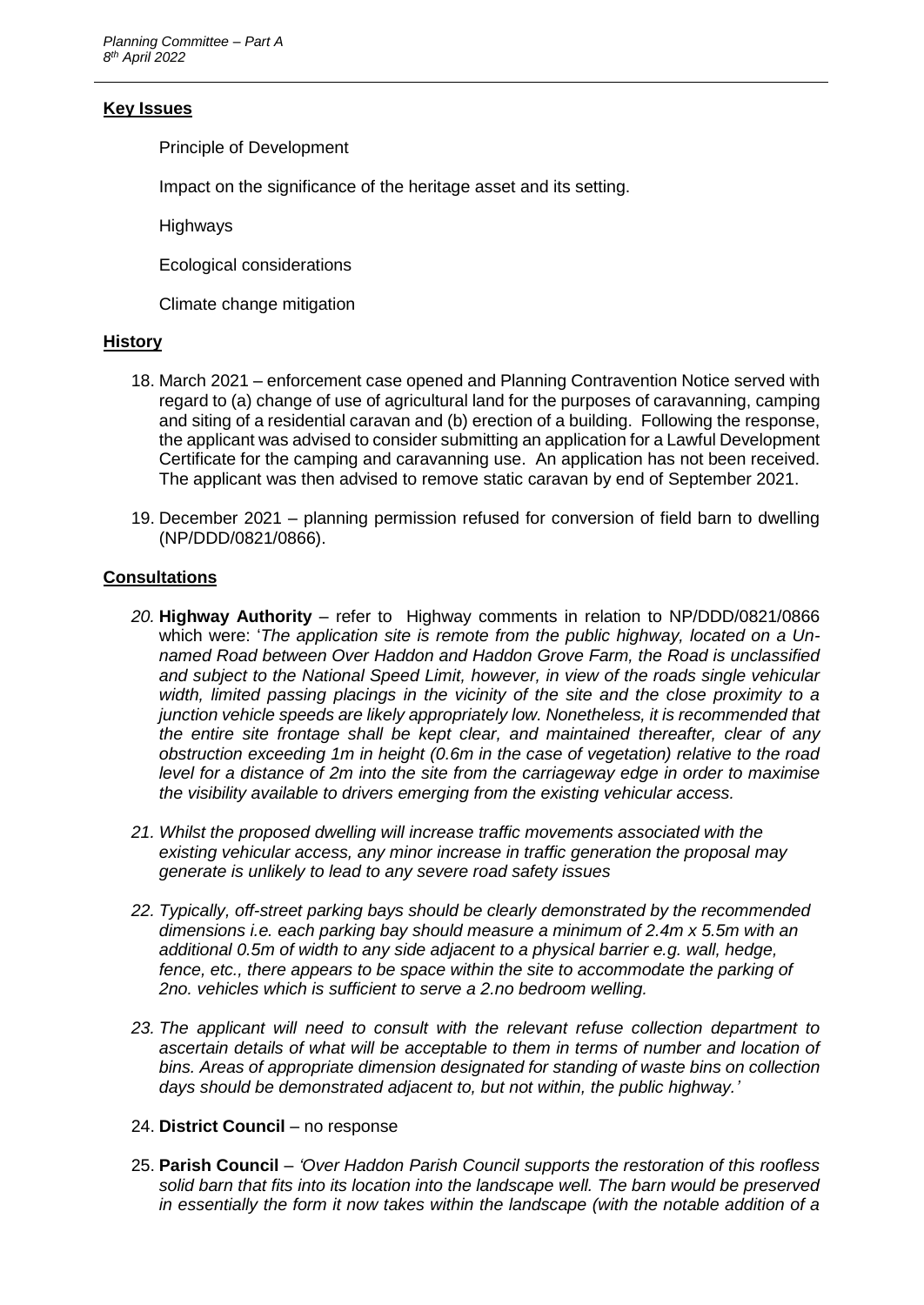*roof - which it possessed until relatively recently) and, as a dwelling, could be expected to continue, for many years, to make its contribution to the overall landscape scene, which we all agreed is a positive one. The applicant's need for a dwelling to continue 31 years of farming and fit his diversification requirements is well expressed in the internal layout without harming the character of a field barn which the rebuild will maintain, Council welcomes the incorporation of eco-friendly heating and insulation to the conversion.*

- *26. The addition of the clause restricting domestic paraphernalia to the screened area and the fact that no caravans can be kept on the site of the application can only be of benefit.*
- *27.* **Authority's Archaeologist –** no response to date. However the response on the previous application was as follows: '*Twin Dales farm is a historic field barn and outfarm recorded in the Derbyshire Historic Environment Record and the Peak District National Park Authority's Historic Buildings, Sites and Monuments Record. The main range dates to the 19th century, and was constructed as a cow house (2 sets of stalls with central feed passage) with hayloft over. A small ruined single storey structure attached to its south west is later, but still of 19th century date. So little survives of this structure its original function cannot be ascertained. It could have served as a small calf house.*
- *28. The site is in a remote location over 1km from the centre of the village. It is located in a fieldscape of post 1650 parliamentary enclosure, not enclosed until the early 19th century (1080 parliamentary enclosure award of Bakewell). Prior to this the area formed part of Over Haddon Common, an area of common pasture for the village. The existing fieldscape of drystone wall represents a good example of this kind of enclosure, giving over the fossilised medieval strips to the east; the edge of Over Haddon's medieval field system is c.148m to the east of the site, with view across both fieldscapes and historic landscape character areas from the site. Views to and from the site are extensive across the woods of Lathkill Dale, the White Peak Plateau beyond, and across to over Haddon.*
- *29. Field barns are an important part of the Peak District's landscape, they are highly characteristic and strongly contribute to local distinctiveness, even more so when combined with the distinctive pattern of dry stone wall enclosure reflecting the development of the historic landscape, such as in this case. This fieldscape setting of the barn makes a positive contribute to its significance, particularly its historic interest.*
- *30. The barn is located in an area rich in lead mining remains, with High Priority Lead Mining sites to the c.70m to the south (Mandale and Lathkill Dale Mines, Soughs and Veins) and Mandale rake c.300m to the north-west. The access track to the barn runs over part of Mandale Rake (not the High Priority part) recorded in the Derbyshire Historic Environment Record and the Peak District National Park Authority's Historic Buildings, Sites and Monuments Record. At this location agricultural improvement has led to the*  loss of surface hillocks, but an extant shaft still survives and belowground archaeological *remains are likely to survive, despite loss of the surface expression of features. Lead mining at Mandale rake and mine is known back to the 1200s and to have continued into the 19th century. A legal case between 1284 and 1288 resulted in the first setting down of Derbyshire mining laws and customs; a very significant historical event for the Derbyshire and Peak District landscape and the exploitation of its mineral wealth.*
- *31. It is possible that the field barn at Twin Dale may have had a historically association with*  lead mining in area, where dual miner-farmer economy operated. Relict lead mining *remains and field barns are an important feature of this landscape. Such barns are typical in certain areas of the White Peak and in occur in clusters in areas of intensive lead mining activity reflecting the dual miner/farmer or miner/trader economy of the area. The lead mining interest in the immediate setting of the field barn contributes positively to its significance, particularly its historic interest.'*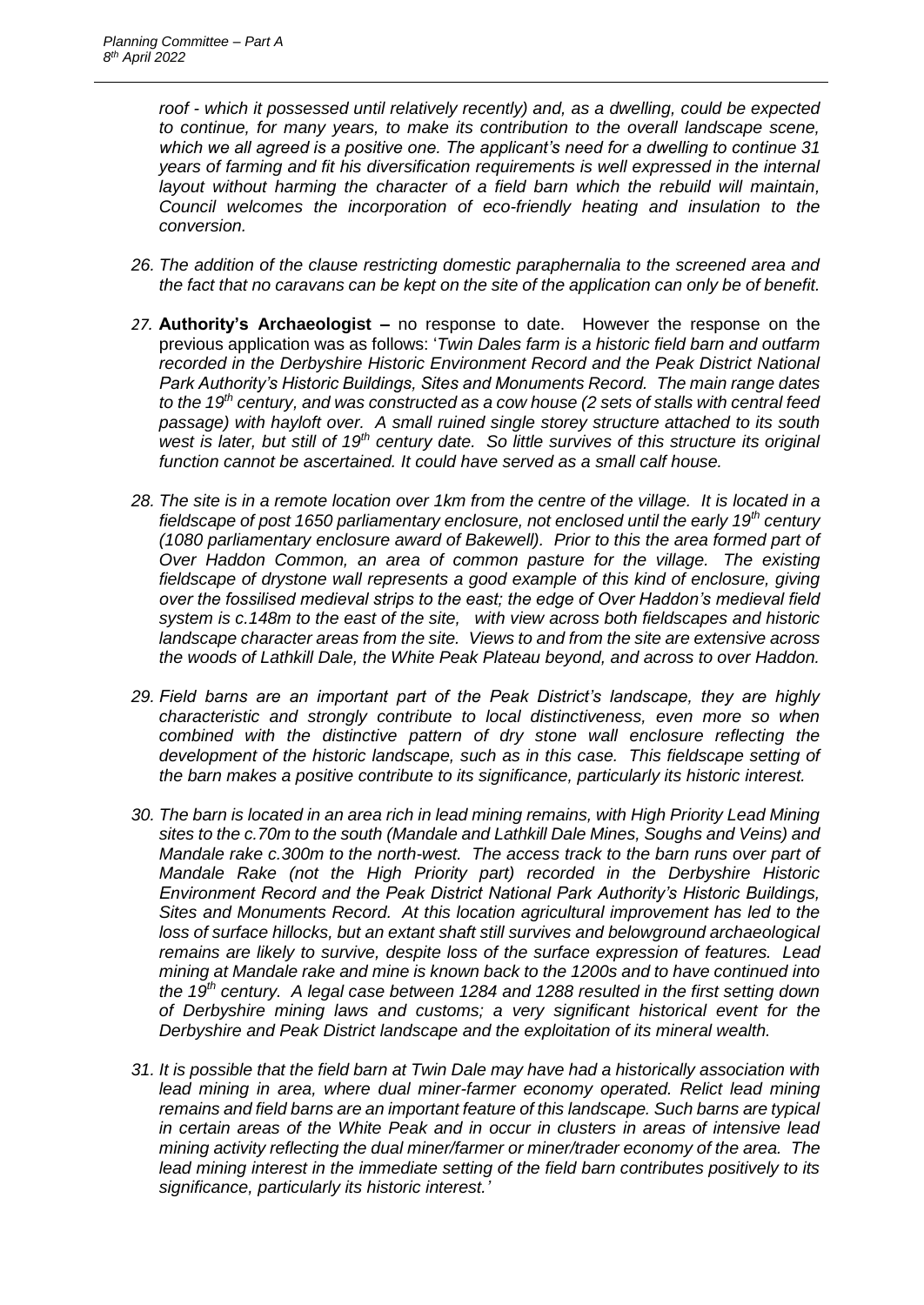*32.* The response raised concerns about a number of aspects of the proposed development that cause concern from a heritage perspective. These include the proposed extension, new opening in the NW gable, rooflights, and door opening detailing. In respect of the impact on the historic landscape, notes that: '*With respect to the historic landscape, currently as unoccupied, ruinous buildings the site is integrated within its surrounding agricultural landscape, and it owes its existence and position to the way this landscape, enclosure and farming practice has developed. The introduction of a residential and domestic use into this location within this historical landscape, with everything this entails (domestic curtilage and paraphernalia, parking, provision of services, light pollution, movement of vehicles, provision of a bin store etc.) would introduce elements that are out of place, incongruous and are harmful to this heritage asset.'*

# **Representations**

- 33. One hundred and ten letters of support have been received some from local residents and some who appear to be visitors to the applicant's campsite. The responses can be viewed in full on the website, but in summary the following points are raised:
	- a. It would be better to see the field barn repaired and converted to a dwelling rather then becoming more dilapidated.
	- b. There is a need to local housing for young people.
	- c. The scheme is sensitive and has limited impact on landscape.
	- d. There would be little or no impact on wildlife in the area.
	- e. It would be good to have the landowner living close to the campsite.
	- f. The building is currently an eyesore.
	- g. The camping business supports local facilities

## **Main Policies**

Relevant Core Strategy policies: GSP1, GSP2, GSP3, DS1, L1, L2, L3, HC1, CC1, CC5.

Relevant Development Management Plan policies: DMC1, DMC3, DMC5, DMC10, DMT3, DMT8

### National Planning Policy Framework

- 34. The National Planning Policy Framework (NPPF) was published on 27 March 2012 and replaced a significant proportion of central government planning policy with immediate effect. The latest revised NPPF was published on 20 July 2021. The Government's intention is that the document should be considered as a material consideration and carry particular weight where a development plan is absent, silent or relevant policies are out of date. In the National Park the development plan comprises the Authority's Core Strategy 2011 and Development Management Policies (adopted May 2019) in the Development Plan provide a clear starting point consistent with the National Park's statutory purposes for the determination of this application. It is considered that in this case there is no significant conflict between prevailing policies in the Development Plan and more recent Government guidance in the NPPF.
- *35.* Paragraph 176 of the NPPF states that *'great weight should be given to conserving landscape and scenic beauty in National Parks, the Broads and Areas of Outstanding Natural Beauty, which have the highest status of protection in relation to landscape and scenic beauty. The conservation of wildlife and cultural heritage are important considerations in all these areas, and should be given great weight in National Parks and the Broads.'*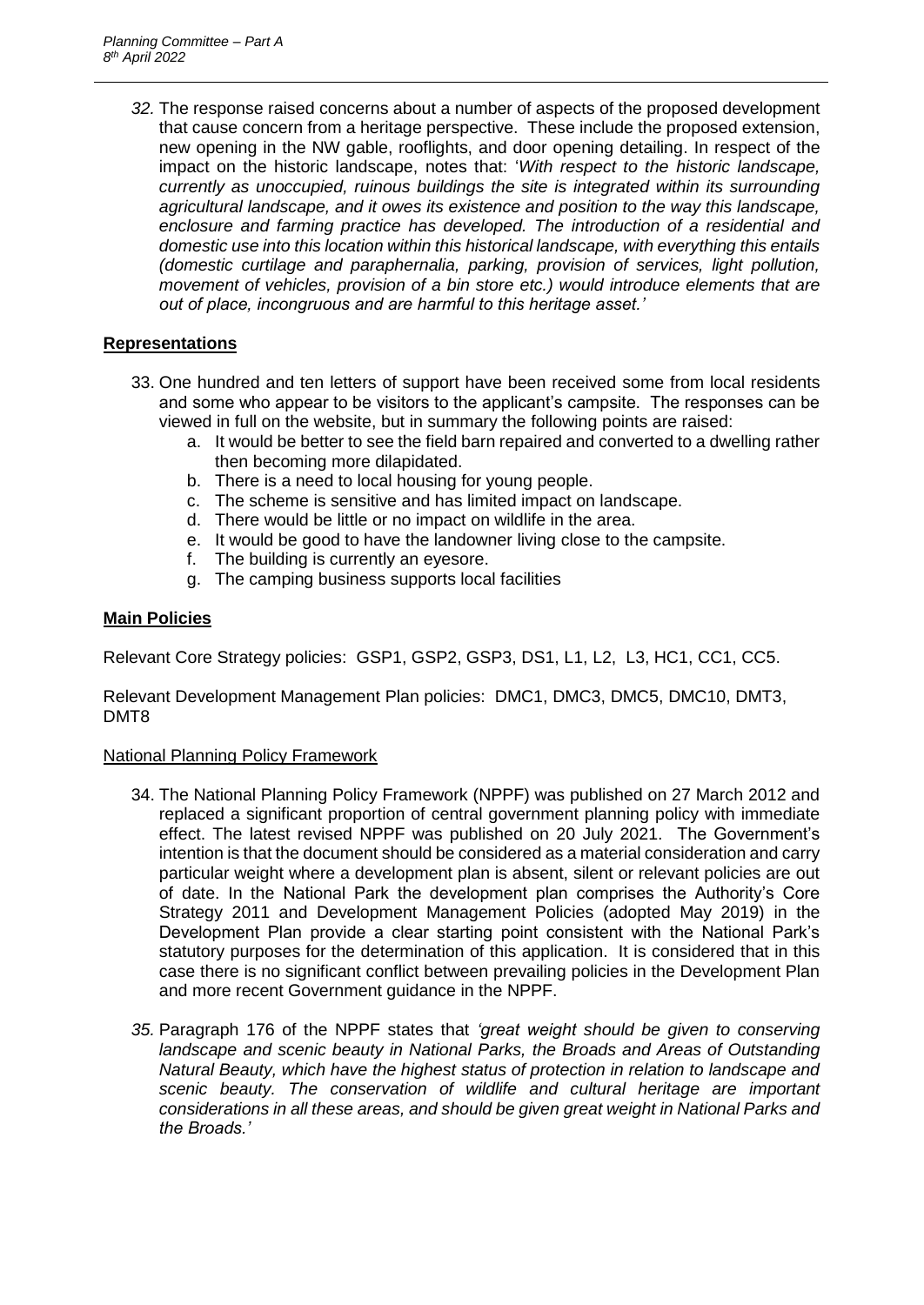- *36.* The NPPF directly refers to the National Parks Circular which makes clear that the Government considers it inappropriate to set housing targets within the National Parks and instead that policies should seek to deliver affordable housing to meet the needs of local communities. Paragraph 78 and 80 of the NPPF re-inforce this approach together saying that planning authorities should seek to promote sustainable affordable housing in rural areas and that permission for isolated new housing in the countryside should only be granted where there are special circumstances.
- 37. When determining application affecting heritage assets, local planning authorities should require an applicant to describe the significance of any heritage assets affected, including any contribution made by their setting. The level of detail should be proportionate to the asset's importance and no more than is sufficient to understand the potential impact of the proposal on their significance (para 194). Great weight should be given to an asset's conservation (para 199). Any harm or loss should require clear and convincing justification (para 200). Were a proposal will lead to a less than substantial harm to the significance of an asset, the harm should be weighed against the public benefits of the proposal (para 202).

## Core Strategy

- 38. Policy GSP3 sets out development management principles and states that all development must respect, conserve and enhance all valued characteristics of the site and buildings, paying particular attention to, amongst other elements, impact on the character and setting of buildings, scale of the development appropriate to the character and appearance of the National Park, design in accordance with the National Park Authority Design Guide and impact on living conditions of communities.
- 39. The approach to housing and conservation in the NPPF is consistent with the Authority's development strategy (Policy DS1) which says new residential development within the National Park should normally be sited within named settlements, and Policy HC1. C which sets out very similar criteria to the NPPF in terms of the exceptional circumstances in which a new house can be granted planning permission in the National Park.
- 40. Policy HC1. C I and II states that exceptionally new housing will be permitted in accordance with core policies GSP1 and GSP2 if it is required in order to achieve conservation and/or enhancement of valued vernacular or listed buildings or where it is required in order to achieve conservation or enhancement within designated settlements.
- 41. Policies L1 and L3 say that development must conserve or enhance the landscape character and cultural heritage of the National Park. Development that harms the landscape or cultural heritage will only be permitted in exceptional circumstances.
- 42. Policy L2 states the development must conserve and enhance any sites, features or species of biodiversity importance and where appropriate their setting. Other than in exceptional circumstances development will not be permitted where is likely to have an adverse impact on any site, features or species of biodiversity importance or their setting.
- 43. Policy CC1 states that development must make the most efficient and sustainable use of land, buildings and natural resources, taking into account the energy hierarchy and achieving the highest possible standards of carbon reductions and water efficiency.

### Development Management Plan

44. Policy DMC3 expects a high standard of design that respects, protects and where possible enhances the natural beauty, quality and visual amenity of the landscape.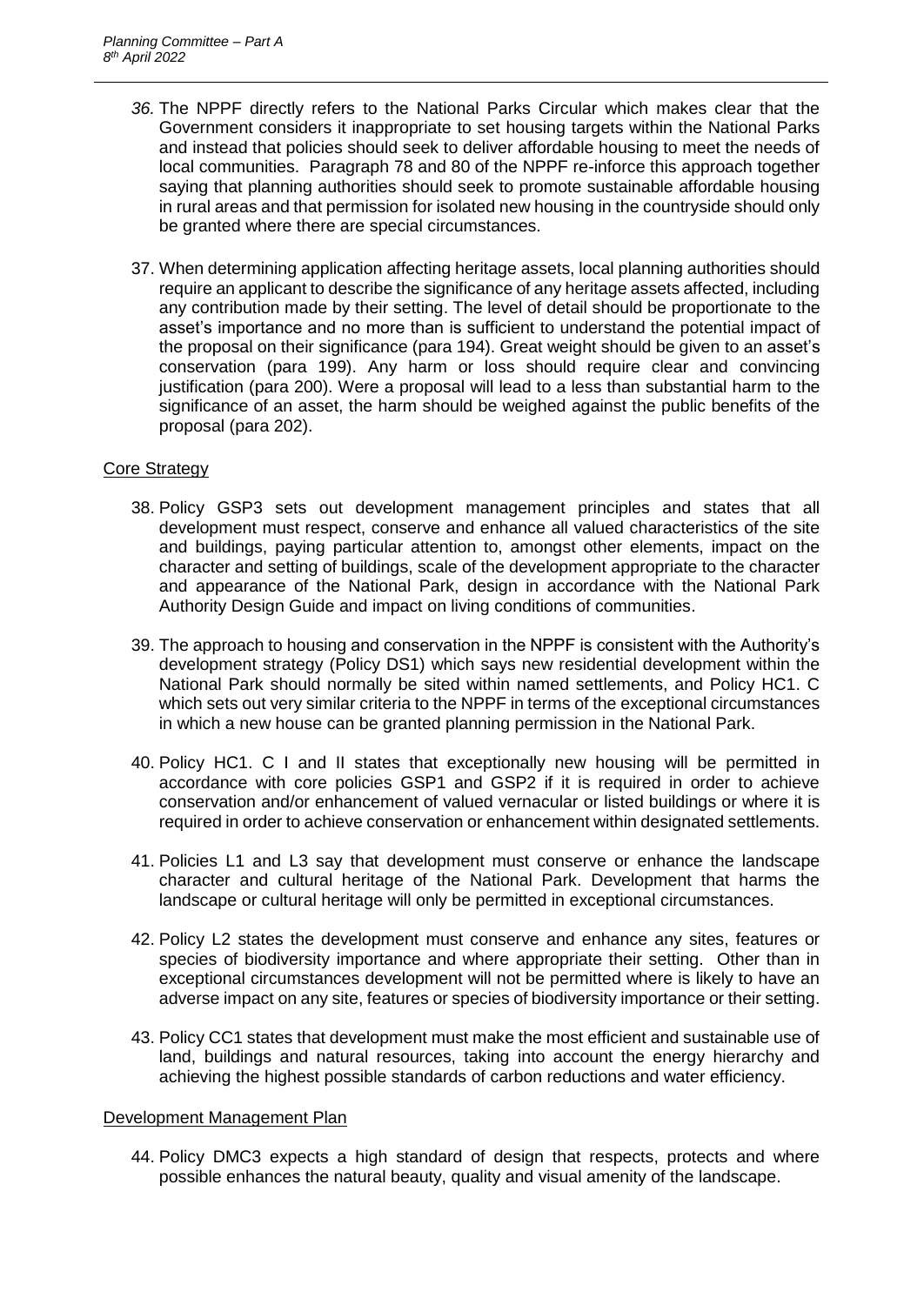- 45. Policy DMC11 provides more detailed criteria to assess development that may affect protected sites, species or habitats.
- 46. Policy DMC5 states that Development of a designated or non-designated heritage asset will not be permitted if it would result in any harm to, or loss of, the significance, character and appearance of a heritage asset (from its alteration or destruction, or from development within its setting),unless:
- 47. for designated heritage assets, clear and convincing justification is provided, to the satisfaction of the Authority, that the:
- a) substantial harm or loss of significance is necessary to achieve substantial public benefits that outweigh that harm or loss; or b) in the case of less than substantial harm to its significance, the harm is weighed against the public benefits of the proposal, including securing its optimum viable use.
- b) for non-designated heritage assets, the development is considered by the Authority to be acceptable following a balanced judgement that takes into account the significance of the heritage asset.
- 48. Policy DMC10 sets out that the conversion of a heritage asset will only be acceptable when the building can accommodate the new use without changes that adversely affect its character, such as major rebuilding. The building must be capable of conversion. The changes brought about by the new use must conserve or enhance the heritage significance of the asset, its setting and landscape character. In all cases attention will be paid to the impact of domestication and urbanisation brought about by the use on landscape character and the built environment.
- 49. Development Management Policy DMT3 states the development will only be permitted where, having regard to the standard, function, nature and use of the road, a safe access that is achievable for all people, can be provided in a way that does not detract from the character and appearance of the locality and where possible enhances it. DMT8 states, amongst other things, that that residential off street parking should be provided unless it can be demonstrated that on-street parking meets highway standards and does not negatively impact on the visual and other amenity of the local community.

### **Assessment**

### **Principle of Development**

- 50. The relevant housing policy is Core Strategy policy HC1. This policy continues the Authority's long standing policy position that housing will not be permitted solely to meet open market demand. This approach is consistent with the National Park Circular and the NPPF.
- 51. Core Strategy policy HC1 sets out the exceptional circumstances in which new housing will be permitted in the National Park. The approach of allowing affordable housing and workers housing where there is an established need, and, of allowing market housing where it is required to achieve significant conservation and enhancement in accordance with policies GSP1 and GSP2 is considered to be a sustainable approach for providing housing within the National Park without undermining the landscape and valued characteristics.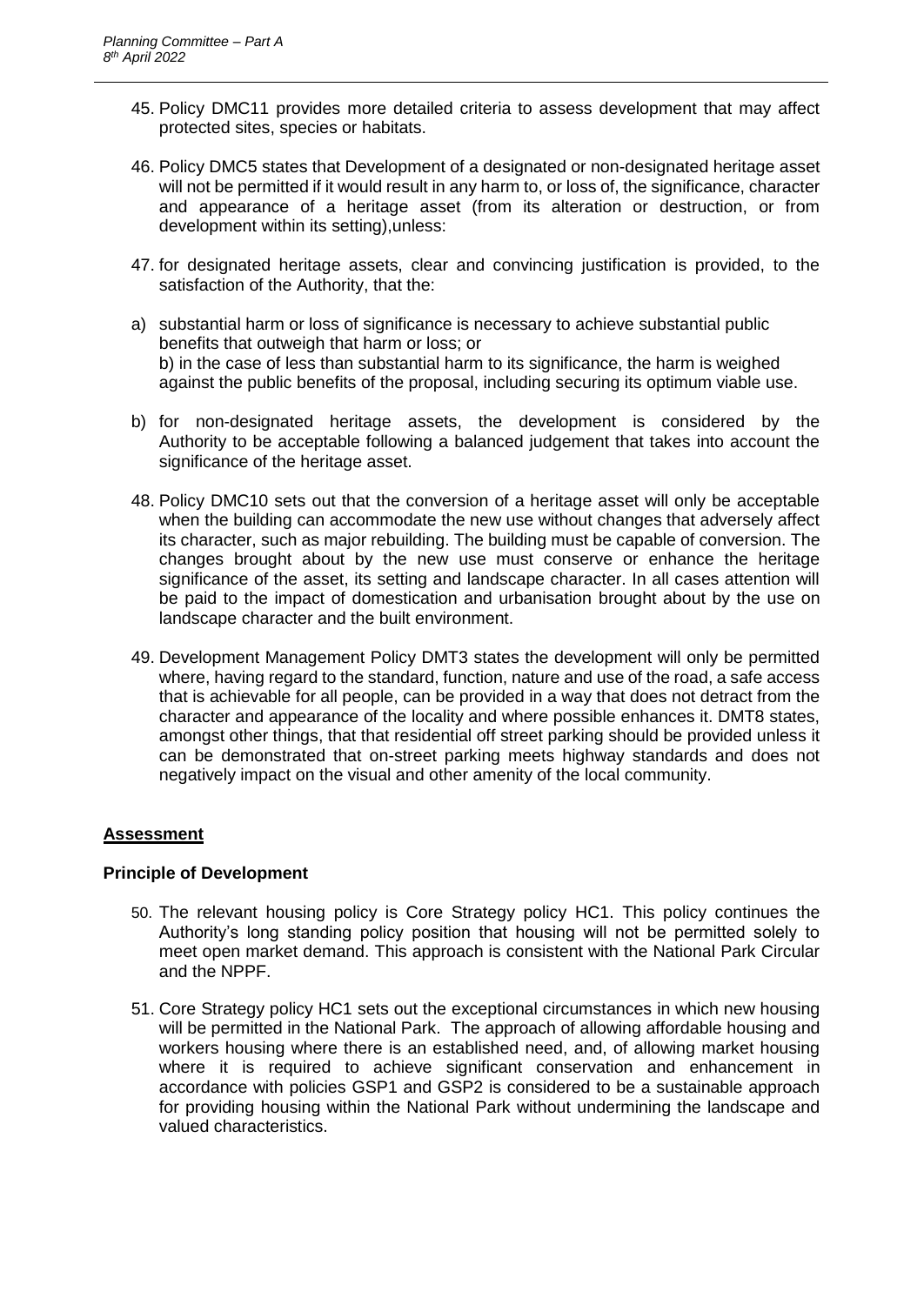- 52. This application is not for an affordable house to meet an identified local need or for a farm workers dwelling, it is for an open market dwelling. A lot of weight has been given by third parties who have supported the application, to the applicant's local farming connections. The supporting information states that the applicant has a strong local connection having lived in the Parish for at least 10 of the last 20 years. The applicant is currently living in a static caravan adjacent to the barn. However, it must be stressed that the application does not propose a dwelling that would have a local occupancy restriction. The Authority would have no control over future occupiers and whether or not they would have any local connection. In any case, with an internal floor area of approx. 107sqm the barn would be above the maximum permissible floorspace even for a 5 person dwelling (97sqm) and so would be unlikely to remain affordable to those on low to moderate incomes anyway.
- 53. A Heritage Assessment has been submitted with the application, and this, along with the response from the Authority's archaeologist, confirm that the barn in question is a nondesignated heritage asset. It is an example of remote 19<sup>th</sup> century field barn. Such barns are an important part of the Peak District's landscape. They are highly characteristic and strongly contribute to local distinctiveness. The barn is listed within the Derbyshire Historic Environment Record and the Peak District National Park Authority's Historic Buildings, Sites and Monuments Record. Consequently we are satisfied that the building is a 'valued vernacular' building for the purposes of polices HC1 (c).
- 54. The main consideration is whether or not the proposed development would deliver conservation or enhancement of the barn and its landscape setting in accordance with policies L1 and L3.

### **Impact on the significance of the heritage asset and its landscape setting**

- 55. Twin Dales farm is a historic field barn and outfarm of local/regional significance. The two-storey part of the barn dates from the  $19<sup>th</sup>$  century and was constructed as a cow house (2 sets of stalls with central feed passage) with hayloft over. It sits within an extensive fieldscape enclosed by drystone walls. It is highly visible within this undeveloped landscape, in views from the surrounding area including across the woods of Lathkill Dale and from the road heading west out of Over Haddon. The barn is located in an area rich in lead mining remains and it is possible that the barn may have had a historic association with lead mining, where a dual miner-farmer economy operated. In summary the core significance of the barn lies in its historic interest, architectural interest and archaeological interest.
- 56. The Authority's Farmstead Character Statement describes field barns as single buildings set within or on the edge of a field away from the main farmstead. They are a highly significant feature of the Peak District, and combine with the intricate patterns of drystone walling and hay meadows to form an integral and distinctive part of its landscape and have been subject to high rates of change. These buildings enabled land to be managed remotely and avoided the bringing of stock and produce to the main farm. In this case the barn has agricultural origins but was also likely related to historic lead mining activity around Over Haddon, reflecting a dual economy where 'miner-farmers' worked the veins into the 19<sup>th</sup> century.
- 57. The barn is located in a fieldscape of post-1650 parliamentary enclosure, not enclosed until the early 19th century. Prior to this the area formed part of Over Haddon Common, an area of common pasture for the village. The existing fieldscape of drystone wall represents a good example of this kind of enclosure. The edge of Over Haddon's medieval field system is c.148m to the east of the site, with view across both fieldscapes and historic landscape character areas from the site. Views to and from the site are extensive across the woods of Lathkill Dale, the White Peak Plateau beyond, and across to over Haddon.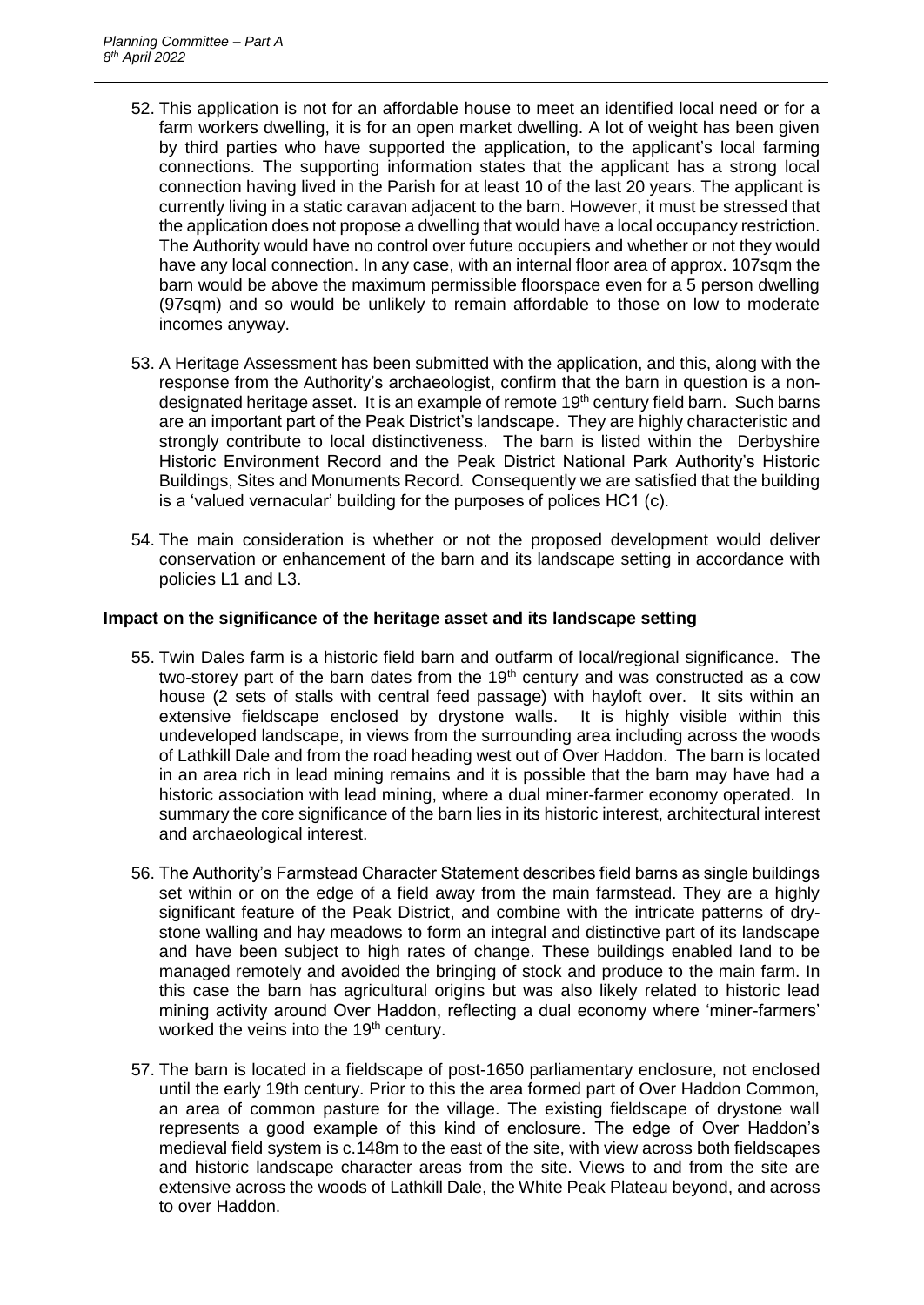- 58. Historic farmsteads and their associated buildings and barns are an integrated part of the rural landscape of the National Park. Most barns are physically associated with a farmstead, either within villages and settlements or in the countryside. The Authority's policies recognise the importance of these buildings and that sometimes the best way to achieve their conservation and enhancement is to allow for conversion to a residential use. Planning decisions have consistently delivered this aim. For example, since 1 January 2021, 20 units of holiday accommodation, 11 dwellings and 8 units of ancillary accommodation have been approved through the conversion of barns and traditional buildings, mostly under delegated powers. These have been buildings that are within building groups, on farmsteads or within settlements.
- 59. The key difference however with the barn that is subject to this application is that it is a remote and very isolated field barn, completely unrelated to any other built development and intrinsically linked through its form and function to the historic landscape in which it sits. Therefore it is highly sensitive to change and unlike the barns referred to above, where a residential use would conserve and enhance the building, in this case such a use would cause significant harm to its special qualities.
- 60. A submitted structural survey concludes that the building is in reasonable condition but suggests that the south corner would need to be partially re-built. The proposed conversion scheme largely works within the external envelope of the existing structure and makes good use of the existing openings. Alterations to the door and window details to designs are reflective of the agricultural character of the building.
- 61. The scheme proposes to re-build the ruined south western single storey off-shot which is considered acceptable as this is historic element of the outfarm. It is also proposed to extend this structure to the south west which on balance members considered the extension to be acceptable previously.
- 62. The main concern with the proposals is the impact of domestication on the character and setting of the field barn. The barn sits at the southern edge of a medium sized field. On its south eastern side is a small enclosed area probably used for stock handling/collection. The way the agricultural land butts right up to the walls of the building very clearly reflects the historic function of the barn and results in the barn being completely integrated within the landscape. This close physical relationship between barn and land is clearly visible from the surrounding area. In particular the walled enclosure, in which the proposed domestic curtilage would be located is visible from the road to the north east as are the openings within the walls of the building. The submitted Heritage Statement confirms that the setting of the barn has high/medium significance, sitting as it does within a well preserved historic landscape.
- 63. This amended scheme proposes a high wall to the north east of the proposed parking area which attempts to screen parked vehicles and bins in views from the road to the north east. It is accepted that a wall in this position would screen the cars in views from the road. As amended the scheme now also shows a yard area to the south west of the barn as well as the lawned area to the south east. Whilst the yard area would be more enclosed, the lawned area to the south east would still be in use as garden and domestic activity and paraphernalia in this area would still, as previously, remain visible from the road to the north east.
- 64. As with previous scheme, harm would still occur through domestication of the barn itself (artificial and external lighting, curtains and blinds, hanging baskets, flower beds, lawns, washing lines, movement of vehicles etc), which would all signal a domestic use of the building in an otherwise wholly agricultural, pastoral landscape. Our view is that these impacts cannot reasonably be mitigated or controlled by planning conditions to any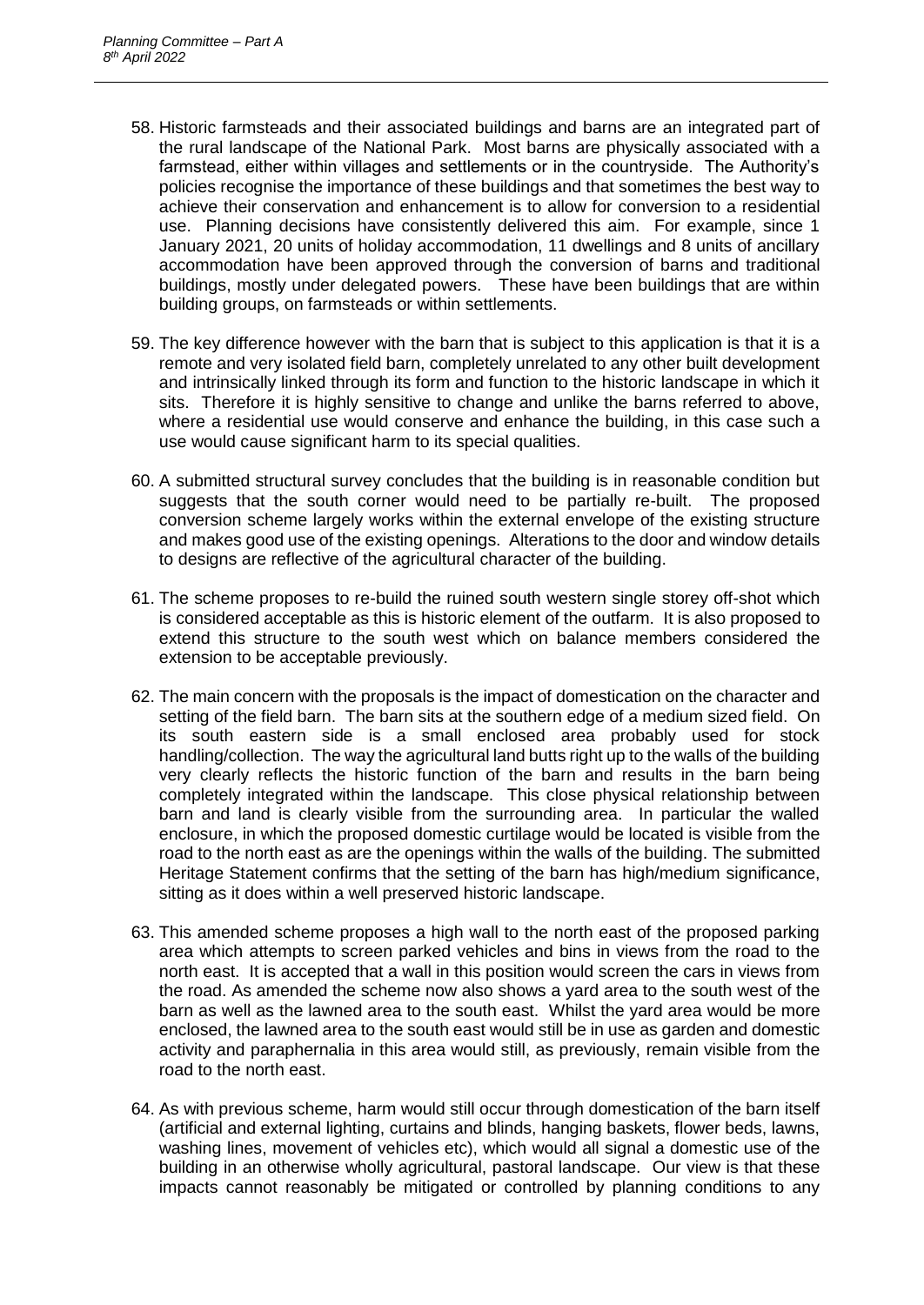meaningful extent. We remain of the view that this is a wholly unsuitable site for the introduction of a new residential use.

- 65. As previously, letters of support have raised concerns about the building becoming more dilapidated if left undeveloped, or that it could be lost completely. The building is not harmful to the landscape at present. It is well integrated into its surroundings as set out above. It is acknowledged that the roof has collapsed and there may be uncertainty about the retention of the building in the long term. However a lower intensity and more low key use would conserve the building and its setting and would be the optimum viable use for the building. Ultimately, the harm caused by introducing a wholly unsuitable residential use in this landscape would be far more harmful to the landscape character and special qualities of the National Park than the further deterioration of the building.
- 66. The Planning Inspectorate has supported officers' view on this issue. In a recent appeal decision (dismissed) for an isolated barn conversion near Lathkill Grove Farm, Monyash the Inspector concluded, (in discussing the impacts of domestic paraphernalia) that '*Such operations and uses would also physically and visually sever the building's connection with the adjacent agricultural land, thus further eroding its rural character'* and that '*The building would appear as a dwelling, albeit one with agricultural origins, rather than as a barn.*'
- 67. Finally the agent refers to an appeal decision for the conversion of a barn on the outskirts of Winster (opposite Lead Ore House – ref APP/M9496/W/20/3260769), where the appeal was allowed. The agent states that the appeal was allowed despite the barn in question being more visually prominent than Twin Dales. Whilst this appeal decision is noted, it does not change the recommendation on this application. Furthermore it should be noted that that scheme was for conversion to holiday accommodation, where the need for and therefore the harmful impacts of domestic curtilage can be less, and also the building in Winster is much more closely related to other built development being close to the edge of the village and other residential properties.

### **Highways**

- 68. The proposed dwelling would be accessed via the existing access track from the unclassified road to the north west. The roadside boundary wall on the public highway is set back some 4m from the edge of the carriageway and therefore we are satisfied that adequate visibility can be achieved in view of the likely limited vehicle speeds. Adequate on site parking space would be provided to meet the needs of the development.
- 69. No works are proposed to upgrade or otherwise alter the existing access track (which appears to have been recently re-surfaced).

# **Climate Change Mitigation**

70. A 'Sustainability Statement' has been submitted with the application. This explains that an air source heat pump is proposed to provide heating and hot water. Argon filled double glazed units, low energy light fittings, high levels of insulation, and use of reclaimed local stone, low carbon cement and timber from a sustainable source are amongst the measures proposed. It is considered that the proposals demonstrate sufficient consideration of climate change mitigation measures in accordance with policy CC1.

### **Other considerations**

71. A protected species survey was not submitted on the basis that as the building has no roof and is in exposed and unsheltered location, there is limited potential for use by protected species. We accept this conclusion.